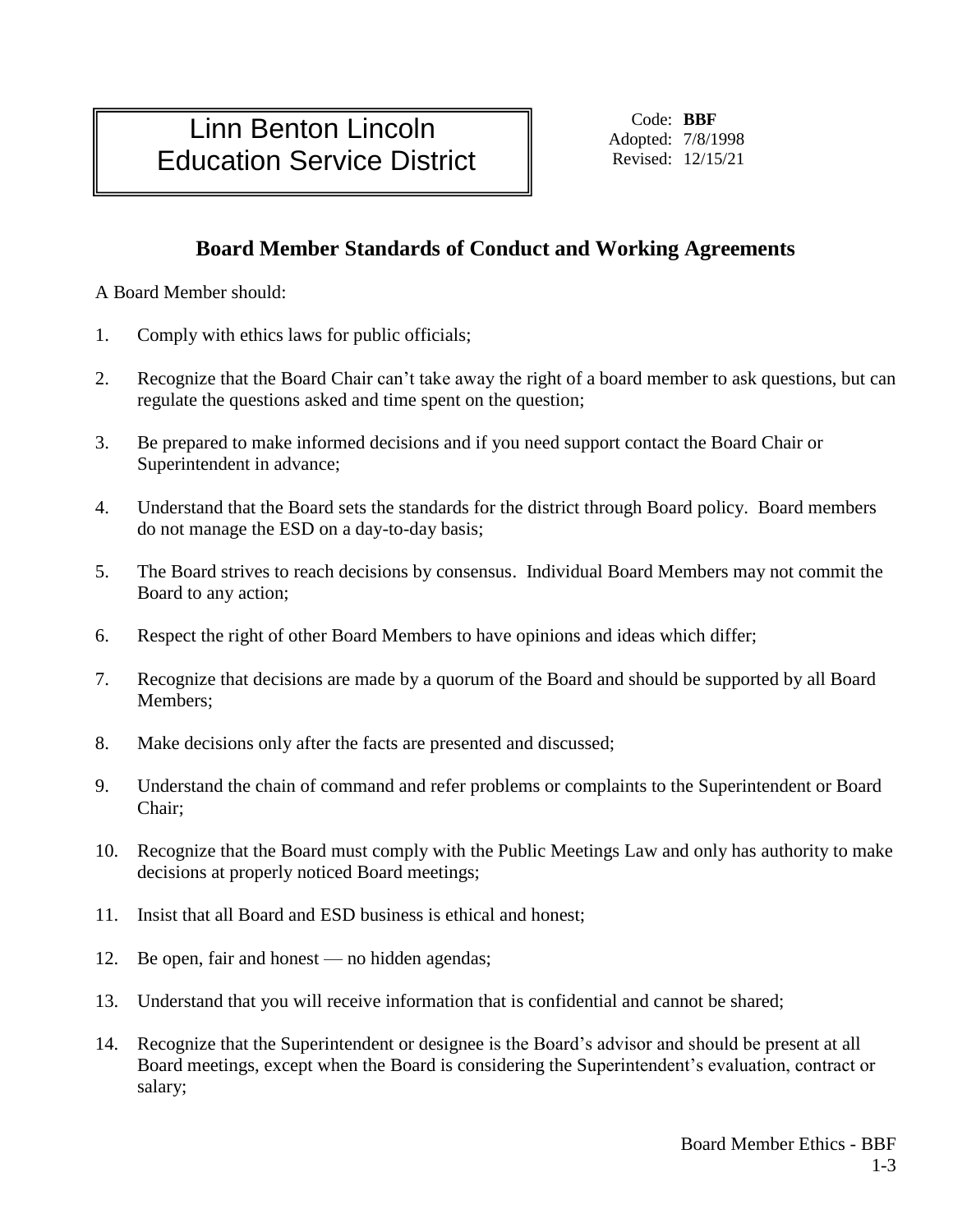- 15. Take action only after hearing the Superintendent or staff recommendation(s);
- 16. Do not bring personal or family problems into Board considerations;
- 17. Give the staff the respect and consideration due skilled, professional employees;
- 18. Present personal criticism of district operations to the Superintendent, not to district staff or to a Board meeting;
- 19. Respect the right of the public to attend and observe Board meetings;
- 20. Respect the right of the public to be informed about district decisions and ESD operations as provided by law;
- 21. Remember that content discussed in executive session is confidential;
- 22. Use social media, websites and electronic mail judiciously in a manner that does not violate Oregon's Public Meetings Laws;
- 23. When using social media, websites and electronic mail, Board Members will treat and refer to other Board members, staff, students and the public with respect;
- 24. Never post or share confidential information about students, staff or district business on any websites.
- 25. A Board member is a mandatory reporter of child abuse. A Board member having reasonable cause to believe that any child with whom the Board member comes in contact with has suffered abuse or that any person with whom the Board member comes in contact with has abused a child shall immediately make an oral report by telephone or otherwise to the local Department of Human Services (DHS), to the designee of the department or to a local law enforcement within the county where the person making the report is located at the time of contact. This information is provided for convenience: report child abuse to the Oregon Child Abuse Hotline by calling 1-855-503-SAFE (7233). Policy BBFC, *Reporting of Suspected Child Abuse,* provides additional information.
- 26. Follow the Board Working Agreements:
	- a. Follow established processes.
	- b. All monitor and identify when processes aren't followed.
	- c. Listen with intent and maintain civil behavior while agreeing to disagree agreeably no matter what the opinion.
	- d. The Board Chair will provide opportunity for each Board Member to state their position.
	- e. Say to anyone only what you would be willing to say to all.
	- f. Recognize that the quantity and quality of information required by each Board Member to make a decision is different.
	- g. Board Members will request information from the Board Chair or Superintendent. If the Superintendent feels a Board Member's request for information is excessive, they can bring the request to the whole Board and let the Board decide if the request is excessive.